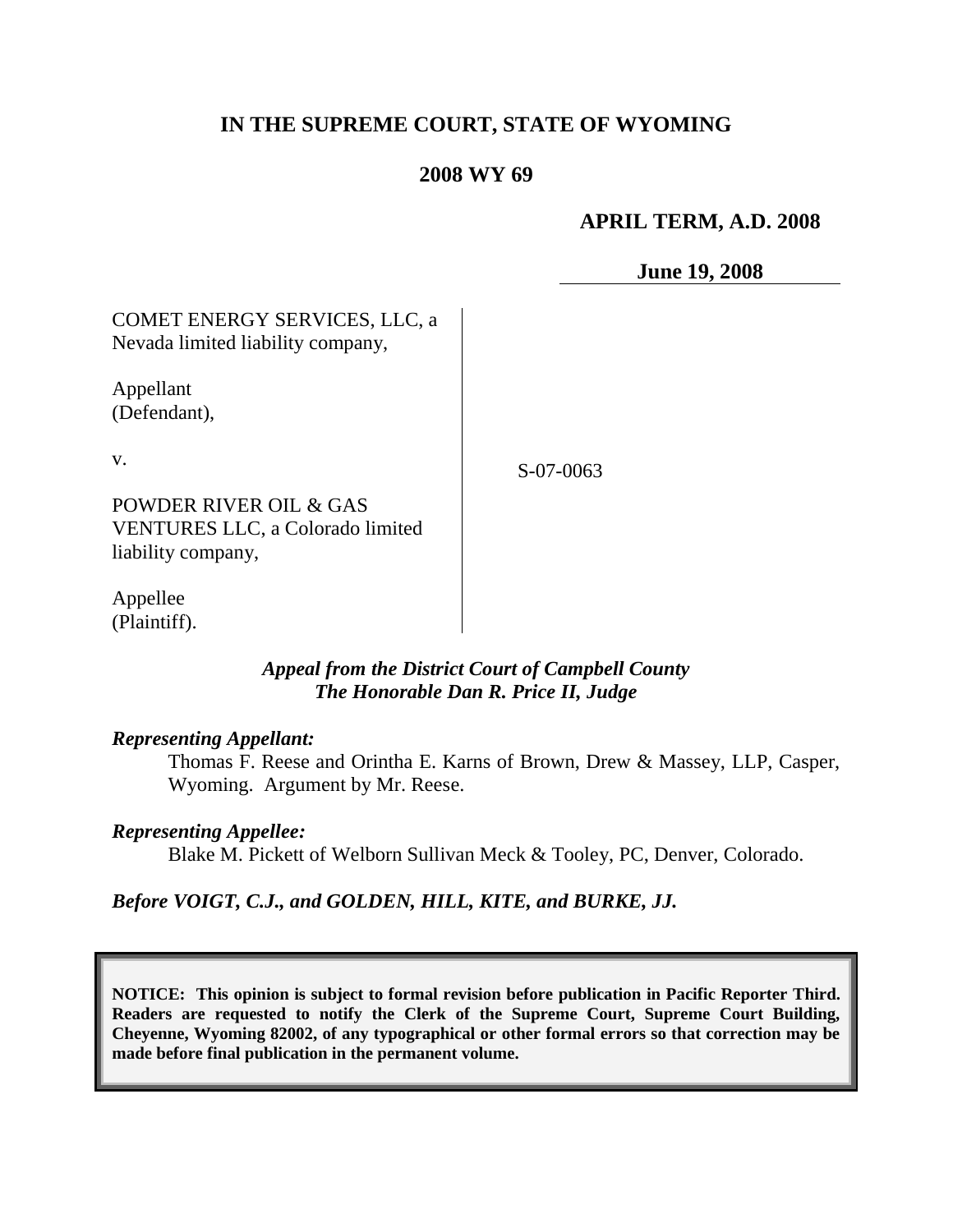## **VOIGT, Chief Justice.**

[¶1] Comet Energy Services, LLC (Comet) appeals from the denial of its cross motion for summary judgment and from the award of summary judgment in favor of Powder River Oil & Gas Ventures LLC (Powder River). The dispute was over the proper interpretation of an assignment of certain interests. The district court found that the assignment was unambiguous and awarded summary judgment. We reverse and remand.

### **FACTS**

[¶2] In August of 1998, Powder River purchased from Forcenergy Onshore, Inc. (Forcenergy) certain interests conveyed by an Assignment, Bill of Sale and Conveyance (1998 Assignment). The 1998 Assignment specifically referenced one well – Federal 44- 4. This well was situated on a federal oil and gas lease, BLM Lease No. WYW 0309256A, which lease covered approximately 760 acres.

[¶3] In January 2005, Comet contacted Powder River for the purpose of purchasing Powder River's interest held under the 1998 Assignment. During the course of the discussions between Comet and Powder River concerning the sale, a question arose as to the nature and extent of the interest conveyed by Forcenergy to Powder River under the 1998 Assignment. Comet conducted due diligence in the form of title opinions and additional investigation in an attempt to ascertain what interest Powder River held as a result of the 1998 Assignment. In June of 2005, Comet contacted Forcenergy to determine what interest it conveyed to Powder River in the 1998 Assignment. Forcenergy and Comet eventually agreed that only the well unit was conveyed to Powder River and that Forcenergy had retained its interest in the remaining portion of the 760 acre lease. Thus, on August 2, 2005, Forcenergy conveyed to Comet its interest in BLM Lease No. WYW 0309256A. In August of 2005, Comet recorded this assignment with the BLM and subsequently informed Powder River of the assignment.

[¶4] On November 3, 2005, Powder River filed a declaratory judgment action seeking determination that "as between Powder River and Comet, Powder River owns all right, title, and interest to the Subject Interest conveyed by [Forcenergy] and that Comet does not own any right, title or interest in the same." On December 29, 2005, Comet filed its Answer, Affirmative Defenses and Counterclaim seeking a counter-declaration that Powder River only obtained a limited wellbore interest under the 1998 Assignment, and that Comet, based on the 2005 Agreement with Forcenergy, acquired the balance of Forcenergy's interest in the lease. Powder River filed a motion for summary judgment on September 14, 2006. Comet responded to Powder River"s motion and filed a crossmotion for summary judgment on November 1, 2006. The district court held a summary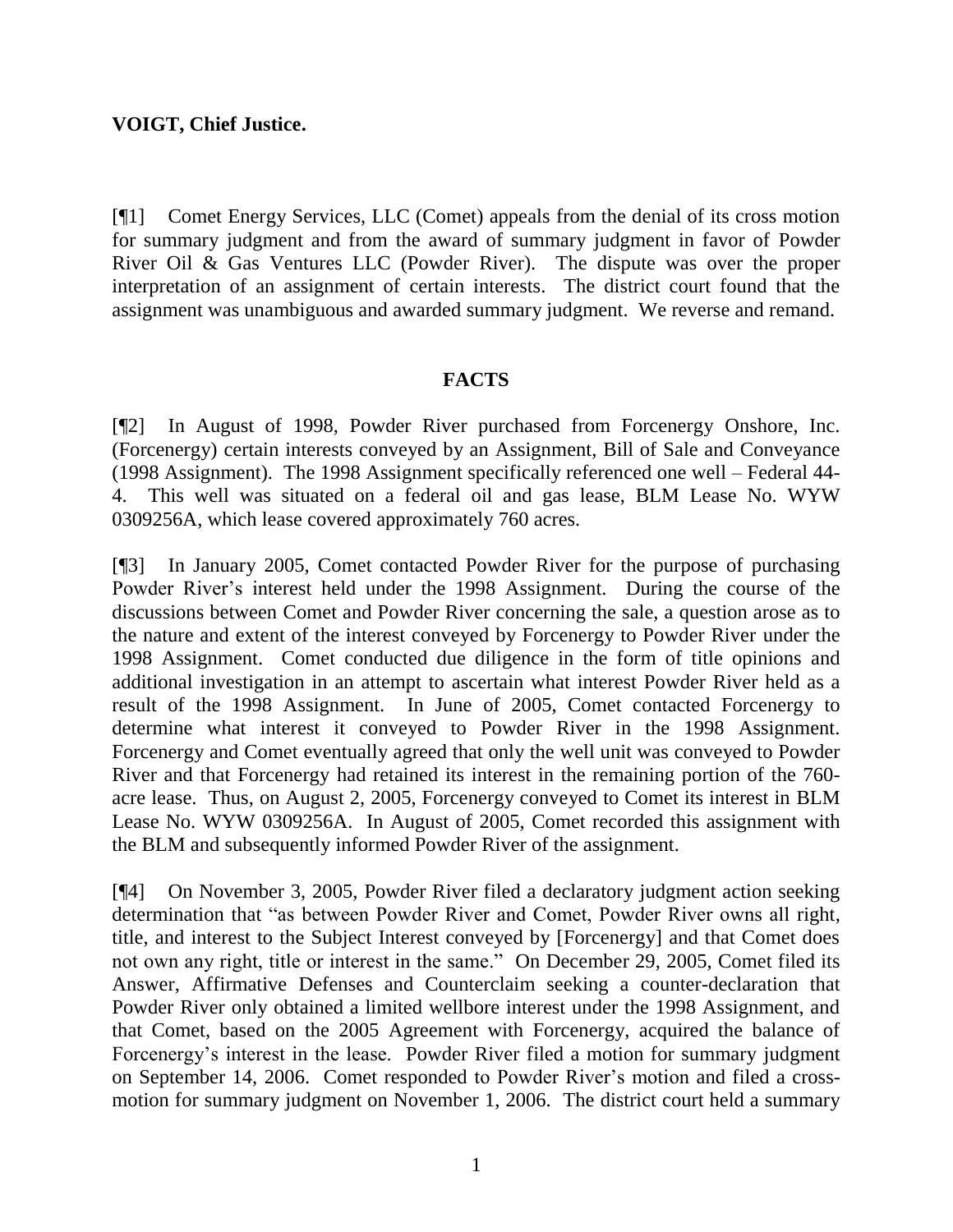judgment hearing on November 6, 2006, and entered an order granting summary judgment in favor of Powder River on February 6, 2007. This appeal followed.

#### **STANDARD OF REVIEW**

[¶5] A summary judgment is appropriate when no genuine issue as to any material fact exists and when the prevailing party is entitled to have a judgment as a matter of law. *Covington v. W.R. Grace-Conn., Inc.,* 952 P.2d 1105, 1106 (Wyo. 1998); *see also* W.R.C.P. 56(c). We evaluate the propriety of a summary judgment by employing the same standards and by using the same materials as the lower court employed and used. *Kirkwood v. CUNA Mutual Insurance Society,* 937 P.2d 206, 208 (Wyo. 1997). We do not accord deference to the district court's decisions on issues of law. *Kanzler v. Renner,* 937 P.2d 1337, 1341 (Wyo. 1997). In cases requiring the interpretation of a contract, a summary judgment is appropriate only if the contract is clear and unambiguous. *Kirkwood,* 937 P.2d at 208; *Treemont, Inc. v. Hawley,* 886 P.2d 589, 592 (Wyo. 1994).

*Wolter v. Equitable Res. Energy Co.,* 979 P.2d 948, 951 (Wyo. 1999). "The court considers the record from the viewpoint most favorable to the party opposing the motion, giving all favorable inferences to be drawn from the facts contained in affidavits, depositions and other proper material appearing in the record to the opposing party." *Powder River Oil Co. v. Powder River Petroleum Corp.*, 830 P.2d 403, 406-07 (Wyo. 1992).

### **DISCUSSION**

[¶6] This dispute centers on the meaning of the term "leasehold estate" as used in the 1998 Assignment. "Assignments are contracts and are construed according to the rules of contract interpretation." *Hickman v. Groves*, 2003 WY 76, ¶ 6, 71 P.3d 256, 258 (Wyo. 2003) (quoting *Boley v. Greenough*, 2001 WY 47, ¶ 11, 22 P.3d 854, 858 (Wyo. 2001)). The ultimate goal when interpreting a contract "is to discern the intention of the parties to the document." *Mullinix, LLC v. HKB Royalty Trust*, 2006 WY 14, ¶ 22, 126 P.3d 909, 919 (Wyo. 2006). In doing so, we first look to the specific terms of the contract and give them their plain and ordinary meaning. *Id.*; *Wolter*, 979 P.2d at 951. Plain meaning is that "meaning which [the] language would convey to reasonable persons at the time and place of its use." *Moncrief v. Louisiana Land & Exploration Co.*, 861 P.2d 516, 524 (Wyo. 1993). "If the language of the contract is clear and unambiguous, then we secure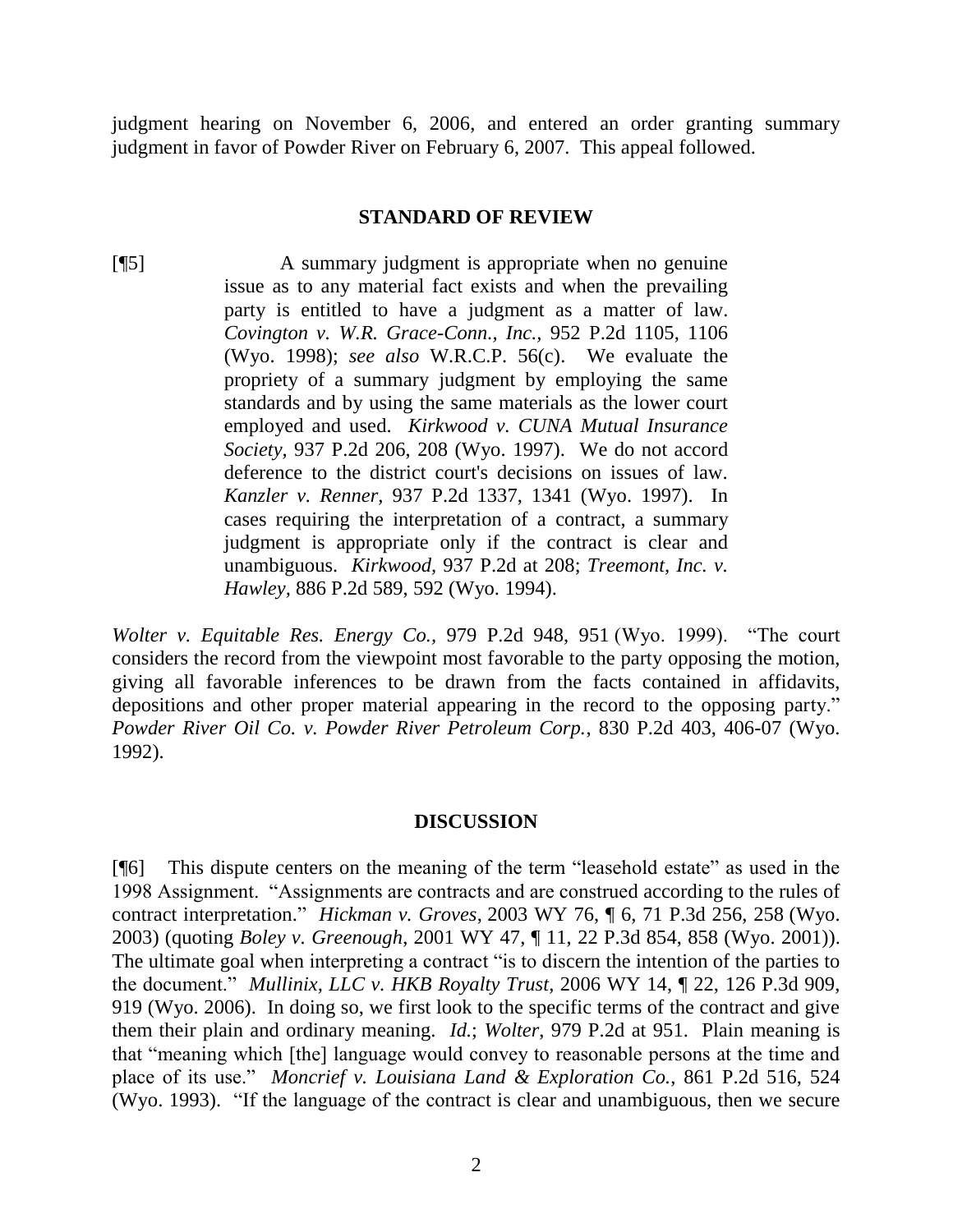the parties' intent from the words of the agreement as they are expressed within the four corners of the contract." *Wadi Petroleum, Inc. v. Ultra Res., Inc.*, 2003 WY 41, ¶ 11, 65 P.3d 703, 708 (Wyo. 2003) (quoting *Williams Gas Processing-Wamsutter Co. v. Union Pac. Res. Co.*, 2001 WY 57, ¶ 12, 25 P.3d 1064, 1071 (Wyo. 2001).

[¶7] With these principles in mind, we turn to the specific language of the 1998 Assignment. The granting clause provided:

> . . . Assignor hereby transfers, grants, conveys and assigns to Assignee all of Assignor"s right, title and interest in and to the following (all of which are herein called the "Interests":

> 1. The oil and gas well(s) described on Exhibit "A" attached hereto ("Wells"), together with all equipment and machinery associated therewith;

> 2. The leasehold estate created by the lease(s) upon which the Wells are located and/or pooled/unitized therewith ("Leases") and all licenses, permits and other agreements directly associated with the Wells and/or Leases;

> 3. All the property and rights incident to the Wells, and the Leases, including, to the extent transferable, all agreements, surface leases, gas gathering contracts, salt water disposal leases and wells, equipment leases, permits, gathering lines, rights-of-way, easements, licenses and all other agreements directly relating thereto; and

> 4. All of the personal property, fixtures and improvements appurtenant to the Wells or used or obtained in connection with the operation of the Wells.

Exhibit A to the 1998 Assignment provided:

This Exhibit "A" contains the description of the wells/units with such description intended to incorporate all of Seller's/Assignor's interest in such wells/units and is not intended to be limited to Assignor"s/Seller"s interest in the geographic boundaries of the specific spaced/drillsite unit description therein.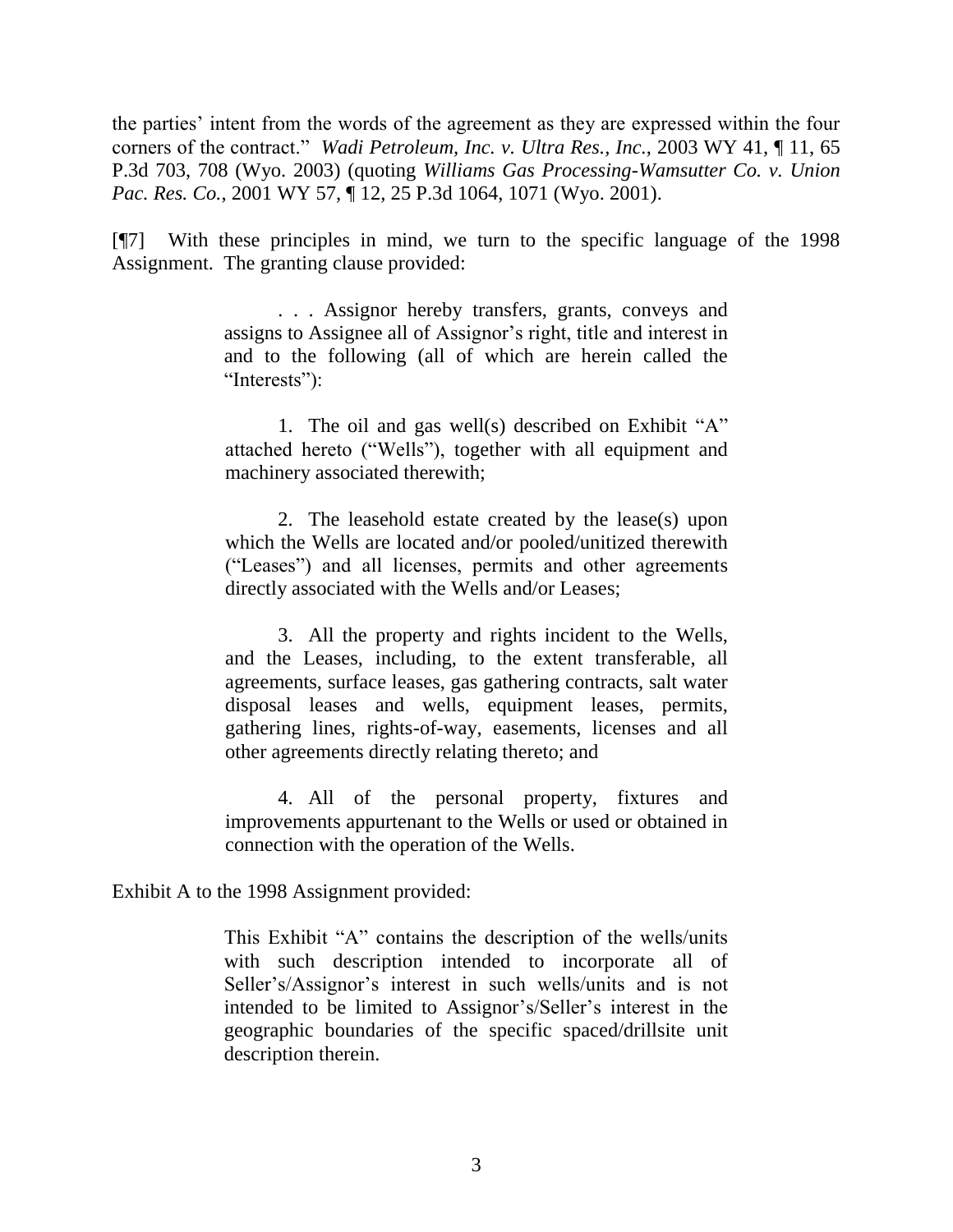| State/County               | Location | Well/Unit<br>Name         | Field |
|----------------------------|----------|---------------------------|-------|
| Wyoming/Campbell 4-53N-75W |          | Federal 44-4   Black Hill |       |

[¶8] The parties interpret the term "leasehold estate" as used in paragraph two above quite differently. *See supra* ¶ 7. Comet points out that the language of the 1998 Assignment does not make reference to any specific lease, but only the "leasehold estate" corresponding to Federal 44-4 well. The assignment conveys the "*leasehold estate* created by the *lease*(s) upon which the Well(s) are located." Comet argues that if the parties had intended to convey a specific lease, they could have simply said "*lease* upon which the Well(s) is/are located," and then specifically referred to the BLM lease. Comet cites the rule of contract interpretation requiring "[a]ll the parts and every word in a contract should, if possible, be given effect," *Sunburst Exploration, Inc. v. Jensen*, 635 P.2d 822, 825 (Wyo. 1981), and contends that the use of the term "*leasehold estate*" separately from "*lease* upon which the Well(s) are located" requires that the two terms have different meanings. Comet concludes that the parties to the 1998 Assignment intended the term "leasehold estate" to mean the 40-acre "drilling unit" surrounding Federal 44-4 well as established by the Wyoming Oil and Gas Conservation Commission.<sup>1</sup>

[¶9] In response, Powder River argues the intention of the parties could not have been to limit the "leasehold estate" to a 40-acre drilling unit or wellbore assignment, as the term "wellbore" is not found anywhere in the plain language of the 1998 Assignment. Additionally, Powder River contends that the drilling unit does not correlate to ownership interest but is merely an administrative, geographic and/or geologic designation established by the Wyoming Oil and Gas Commission. Finally, Powder River argues that the lease language specifically rejects Comet's argument that the meaning of "leasehold"

(Emphasis added.)

 $\overline{a}$ 

<sup>&</sup>lt;sup>1</sup> "The terms 'spacing unit' or 'drilling unit' are used in the oil and gas industry to describe the area which an administrative agency has determined one well can efficiently drain." *Union Pac. Res. Co. v. Texaco, Inc*., 882 P.2d 212, 221 (Wyo. 1994). "Wyoming law refers to drilling units." *Id.* Wyo. Stat. Ann. § 30- 5-109(a) (LexisNexis 2007) provides:

When required, to protect correlative rights or, to prevent or to assist in preventing any of the various types of waste of oil or gas prohibited by this act, or by any statute of this state, the commission, upon its own motion or on a proper application of an interested party, but after notice and hearing as herein provided shall have the power to establish *drilling units* of specified and approximately uniform size covering any pool.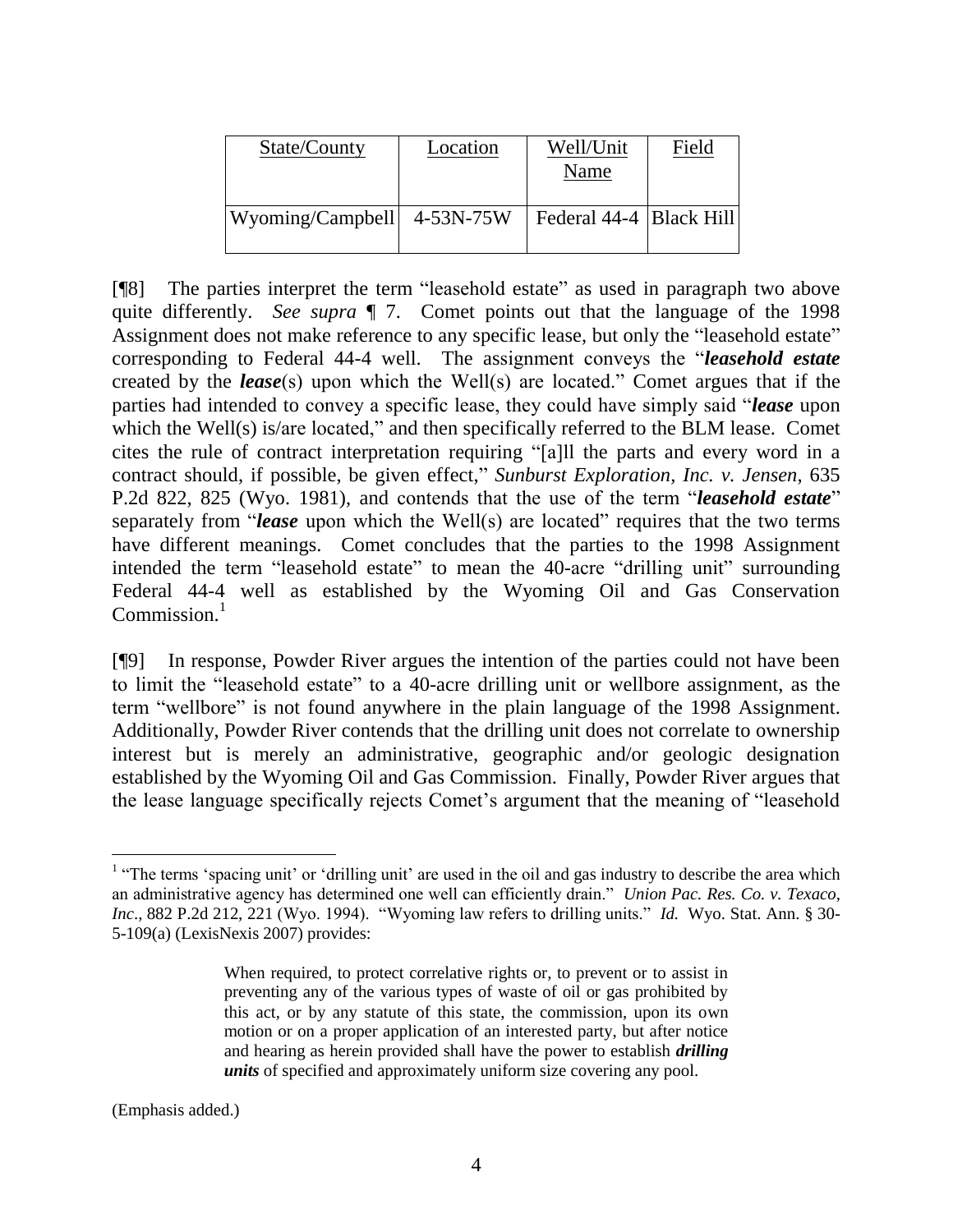estate" be limited to the acreage corresponding to the "drilling unit," pointing to the following language in Exhibit "A":

> This Exhibit "A" contains the description of the wells/units with such description intended to incorporate all of Seller's/Assignor's interest in such wells/units and *is not intended to be limited to Assignor's/Seller's interest in the geographic boundaries of the specific spaced/drillsite unit* description therein.

(Emphasis added.) Powder River maintains that the term "leasehold estate" should be read to include the entire approximately 760 acres comprising the BLM lease upon which Federal 44-4 well is located.

[¶10] Without further examining the specifics of the parties" arguments, we reiterate that the meaning of "leasehold estate" must first be evaluated by examining the term as used within the four corners of the 1998 Assignment. *See supra* ¶ 6. Nevertheless, both parties attempt to define the term "leasehold estate" by pointing to extrinsic sources of information: Comet looks to the 40-acre acre drilling unit as defined by the Wyoming Oil and Gas Conservation Commission, while Powder River relies upon the BLM lease upon which the assigned Federal 44-4 well is situated. Neither the BLM lease nor the 40 acre drilling unit is specifically mentioned in the 1998 Assignment.

[¶11] We have said that we will construe contract language "in the context in which it was written, looking to the surrounding circumstances, the subject matter, and the purpose of the agreement to ascertain the intent of the parties at the time the agreement was made." *Stone v. Devon Energy Prod. Co., L.P.*, 2008 WY 49, ¶ 18, 181 P.3d 936, 942 (Wyo. 2008). However, we will not "rewrite contracts under the guise of interpretation, and so long as there is no ambiguity, we are bound to apply contracts as they have been scrivened." *Amoco Prod. Co. v. EM Nominee P'ship Co*., 2 P.3d 534, 540 (Wyo. 2000). Ambiguity is present where a contract term "is obscure in its meaning because of indefiniteness of expression or because it contains a double meaning." *Ferguson v. Reed*, 822 P.2d 1287, 1289 (Wyo. 1991). "Ambiguity is not created, however, by the parties' subsequent disagreement over the meaning of the contract." *Union Pac. Res. Co. v. Texaco, Inc.*, 882 P.2d 212, 220 (Wyo. 1994); *Rainbow Oil Co. v. Christmann,* 656 P.2d 538, 542 (Wyo. 1982). The existence of ambiguity is a question of law. *Amoco Prod. Co. v. Stauffer Chem. Co. of Wyo.*, 612 P.2d 463, 465 (Wyo. 1980).

[¶12] "In cases requiring the interpretation of a contract, a summary judgment is appropriate only if the contract is clear and unambiguous." *Wolter*, 979 P.2d at 951. The meaning of specific terms and conditions and the intent of the parties generally are questions of fact to be resolved by the fact-finder. *Parkhurst v. Boykin*, 2004 WY 90, ¶ 18, 94 P.3d 450, 459 (Wyo. 2004); *Ewing v. Hladky Constr., Inc.,* 2002 WY 95, ¶ 11,